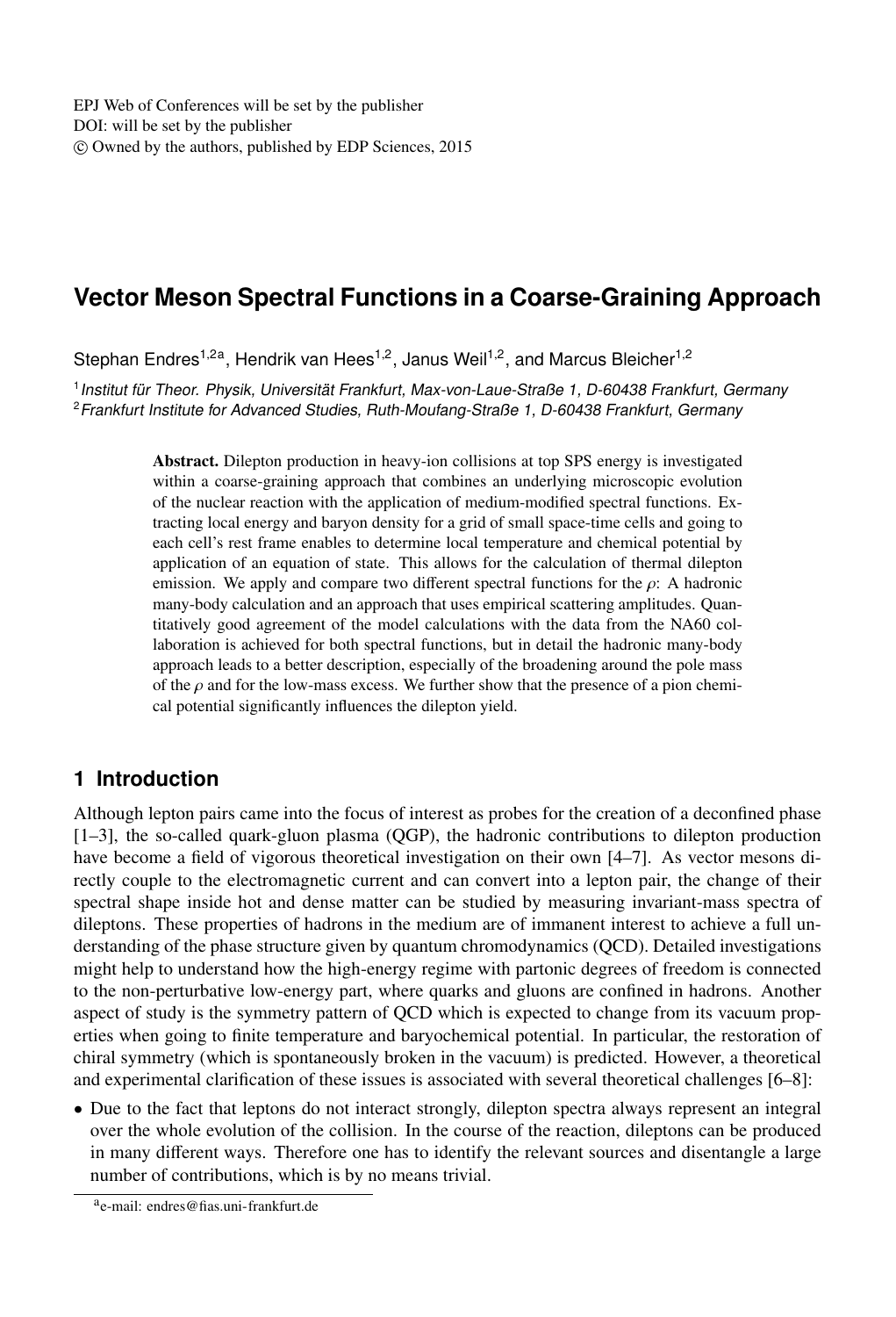#### EPJ Web of Conferences

- Consequently, the dilepton production is also highly influenced by the reaction dynamics. This concerns the lifetime and expansion of the created fireball but also the spatial distribution of temperature and density. Furthermore, the question if and how fast the system will equilibrate is of importance.
- As the reactions in a heavy-ion collision are governed by the strong interaction, one has to deal with complications such as multi-particle collisions, finite temperature and density corrections to form factors and widths, off-shell dynamics, etc.

These aspects impose high requirements on theoretical descriptions that model the dilepton production in heavy-ion collisions. It is necessary (i) to identify the relevant contributions to the dilepton yield, (ii) find a realistic description of the space-time evolution of the reaction and (iii) implement the medium modifications in an appropriate way.

While the dilepton sources at SPS energies are more or less uncontentious, there exist several different approaches providing a theoretical description of the reaction dynamics. In fireball models [9, 10] the zone of hot and dense matter is described by an isentropically expanding cylindrical volume. Here an implementation of medium effects is straightforward via the application of spectral functions from thermal quantum field theory. But such a fireball parametrization gives a simplified picture of the reaction, with one value for temperature *T* and baryochemical potential  $\mu_B$  in the whole volume. A more nuanced description is delivered by hydrodynamic models [11, 12] respectively a hydro+transport hybrid model [13]. The difficulty here is that one usually needs some initial state for the start of the hydrodynamic evolution and additionally some description of the final-state interactions. Furthermore, it is questionable whether such approaches will also work at low energies, e.g. for SIS 18 energies.

A completely different ansatz is used in transport models [14–20]. These approaches treat the dynamics microscopically and account for non-equilibrium, but the implementation of full medium effects, which were discussed above (i.e. multi-particle collisions, off-shell effects, etc.), is difficult here. Nevertheless, there have been some successful investigations with medium-effects implemented in transport models [16, 21–23]. However, problems such as the large variety of parameters, especially cross-sections and branching ratios for which little data is available, remain.

The idea of the present work is to combine a realistic microscopic description of the reaction with an application of medium-modified spectral functions<sup>1</sup>. Ideally, it is applicable at all stages of the reaction so that one has a unified description well-working for different collision energies (i.e. from SIS to RHIC or LHC). This led to the development of the coarse-graining approach as presented in these proceedings, following an ansatz proposed in [24].

This paper is structured as follows: Section 2 introduces the coarse-graining approach while section 3 gives an overview of the spectral functions, discussing the various dilepton sources that enter the calculation. An overview of the results for top SPS energy and a comparison with the experimental dilepton spectra from the NA60 Collaboration is presented in section 4. Finally, a summary and outlook is given in section 5.

# **2 The Coarse-Graining Approach**

To combine a realistic microscopic  $(3+1)$ -dimensional description of the colliding system with full in-medium spectral functions, one first has to extract the local thermodynamic properties from the underlying simulations. For the present study, we use input from the Ultra-relativistic Quantum Molec-

 $<sup>1</sup>$ As we extract only baryon, pion and energy density for each space-time cell, we are not that sensitive with regard to</sup> all the details of the model parameters (as for example branching ratios) as an explicit transport-only calculation would be. Furthermore, we avoid the difficulties which a full off-shell description of the reaction would imply.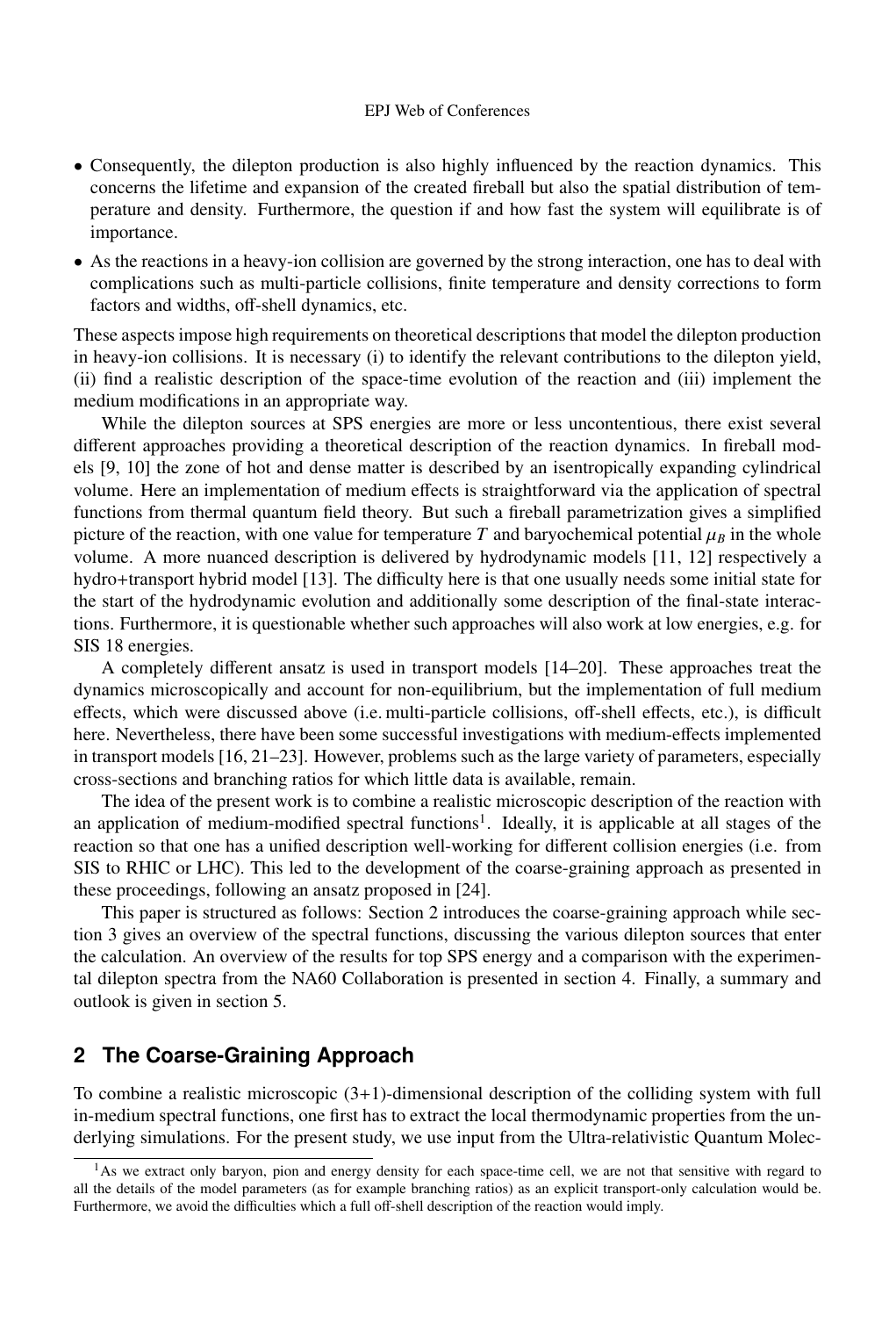ular Dynamics (UrQMD) approach [25–27]. It is a non-equilibrium model which includes baryonic and mesonic degrees of freedom with masses up to 2 GeV/*c* 2 . The hadrons are propagated on classical trajectories, and the particle production is described by inelastic cross sections. String excitation is possible for collisions with  $\sqrt{s} > 3$  GeV.<br><sup>To</sup> obtain the thermodynamic prope

To obtain the thermodynamic properties from UrQMD calculations, it is necessary to average over a sufficiently large number of events. For the present study we use an ensemble of 1000 UrQMD events. Then one finds a (relatively) smooth form of the particle distribution function,

$$
f(\vec{x}, \vec{p}, t) = \left\langle \sum_{h} \delta^3(\vec{x} - \vec{x}_h(t)) \delta^3(\vec{p} - \vec{p}_h(t)) \right\rangle.
$$
 (1)

by summing over the phase-space contributions of each hadron *h* and taking the ensemble average. As the underlying dynamics is due to a non-equilibrium model, it is only locally and only approximately possible to extract the equilibrium properties. In practice we obtain local energy and baryon density by setting up a space-time grid of small cells<sup>2</sup> with dimensions  $\Delta x = \Delta y = \Delta z = 0.8$  fm and a timestep with  $\Delta t = 0.2$  fm/c. For each cell, the averaged baryon four-flow  $j_B^{\mu}$  and the energy-momentum<br>tensor  $T^{\mu\nu}$  can be determined as tensor  $T^{\mu\nu}$  can be determined as

$$
T^{\mu\nu} = \int d^3 p \frac{p_\mu p_\nu}{p_0} f(\vec{x}, \vec{p}, t) = \frac{1}{\Delta V} \left\langle \sum_{i=1}^{N_h \in \Delta V} \frac{p_\mu^i \cdot p_\nu^i}{p_0^i} \right\rangle,
$$
 (2)

$$
j_{\mu}^{\mathcal{B}} = \int d^3 p \frac{p_{\mu}}{p_0} f^{\mathcal{B}}(\vec{x}, \vec{p}, t) = \frac{1}{\Delta V} \left( \sum_{i=1}^{N_{\mathcal{B}/\mathcal{B}} \in \Delta V} \pm \frac{p_{\mu}^{i}}{p_0^{i}} \right).
$$
 (3)

According to Eckart's definition, we can then find the local rest frame of the cell by performing a Lorentz boost to a frame, where  $j_B = 0$ . The energy-momentum tensor should then be diagonal and<br>use are identify the energy density a with  $T^{(0)}$  while the harves density is sixten by  $\hat{v}^{(0)}$ . The examplism we can identify the energy density  $\varepsilon$  with  $T^{00}$  while the baryon density is given by  $j_B^0$ . The assumption<br>of an isotropic equilibrated thermal system can be checked by looking at the diagonal matrix elements of an isotropic equilibrated thermal system can be checked by looking at the diagonal matrix elements  $T^{ii}$  ( $i \in \{1, 2, 3\}$ ) of the energy-momentum tensor which represent the transverse and longitudinal<br>pressures. While after a certain time they are usually found to be roughly equal, at the very beginning pressures. While after a certain time they are usually found to be roughly equal, at the very beginning of the collision (for top SPS energy the first  $1-2 \, \text{fm}/c^2$ ) one observes large pressure differences. It is clear that when the two nuclei start to interact and traverse each other at first a strong longitudinal pressure builds up before the system becomes more or less isotropic at later times. To account for this, we apply a description developed for anisotropic hydrodynamics [28] which translates the anisotropic momentum distribution into an equilibrium picture and gives a realistic value of the "effective" energy density in the cell. Applying this procedure allows to use the coarse-graining approach over the whole evolution of the collision.

Once energy and baryon density in the cell are known, we need an equation of state (EoS) to determine temperature and baryochemical potential. For consistency with the underlying microscopic dynamics we employ a hadron-gas EoS [29] which includes the same degrees of freedom as the UrQMD model. However, as we consider a collision energy where the expected temperatures will be high enough to create a deconfined phase of quarks and gluons, a pure hadron gas will not give the

<sup>&</sup>lt;sup>2</sup>Note that with the size of the cells and the number of events chosen for the calculation, we get an approximate error in baryon density of roughly 10% for  $\rho = 0.5\rho_0$ , and of the same order also for energy density  $\varepsilon$ . This guarantees a sufficient accuracy of the simulations. In cells with higher densities, which are the dominant sources of thermal dileptons, one will find even less fluctuations. The error especially in temperature will be quite small, as  $T \propto \varepsilon^{1/4}$ . Furthermore, any fluctuations will<br>be averaged out in the final (space-time integrated) dilenton spectra so that the ove be averaged out in the final (space-time integrated) dilepton spectra so that the overall statistical effect on the thermal yields is rather negligible. To obtain sufficient statistics for the non-thermal  $\rho$  contribution (see below) several coarse-graining runs with different ensembles of UrQMD events as input had to be performed.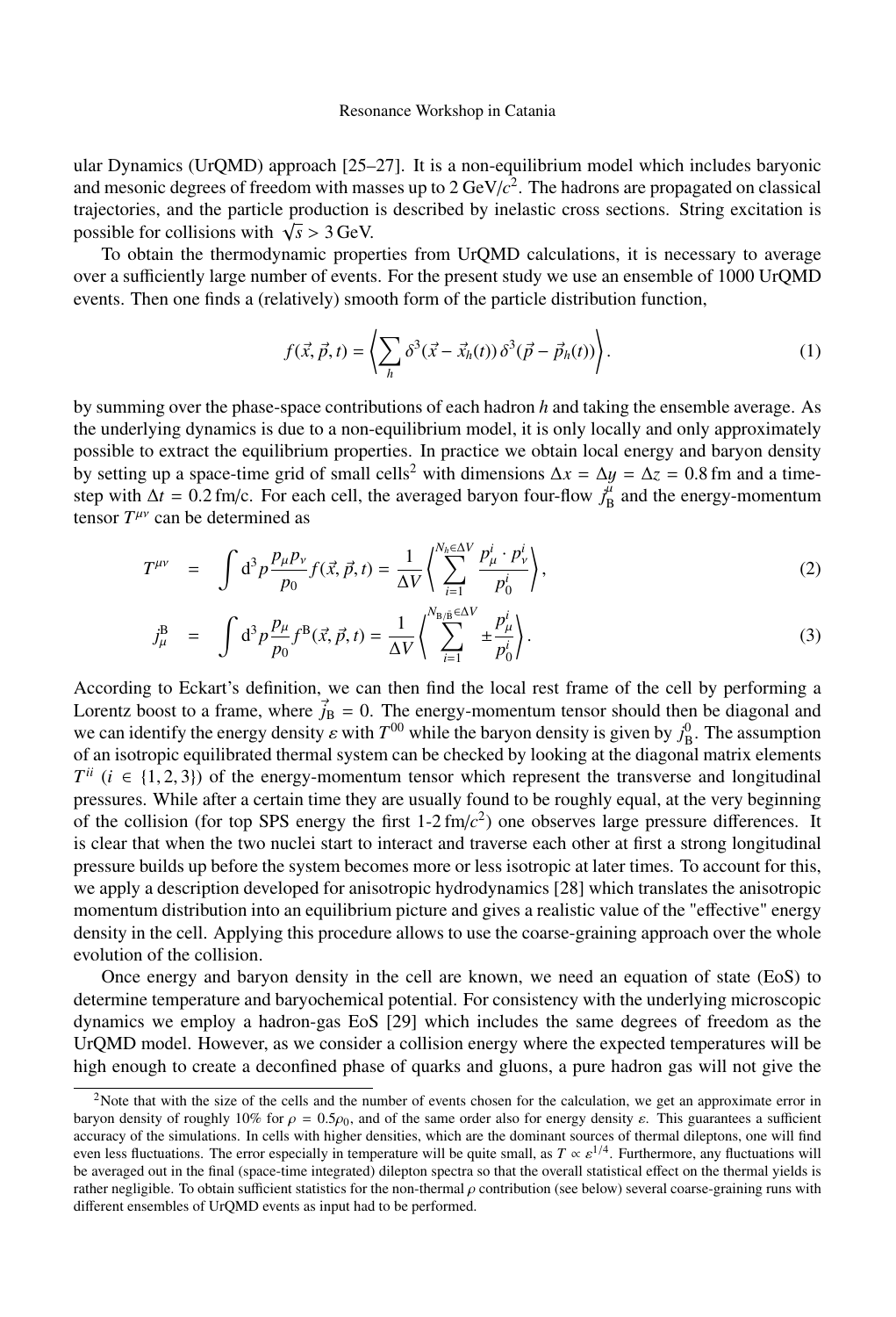#### EPJ Web of Conferences

correct description for high energy densities. Therefore we use a second EoS obtained from a lattice fit [30] to take the (cross-over) phase transition into account. The critical temperature  $T_c$  is here found to be at 170 MeV. We match the values of *T* from the two EoS in the temperature range from 150 to 170 MeV and apply the lattice EoS exclusively for higher temperatures to avoid discontinuities in the evolution. Note that in the lattice EoS  $\mu_B$  is always zero.

Finally we calculate the thermal dilepton emission rate for each cell. The dilepton yield per fourvolume and four-momentum is directly related to the imaginary part of the retarded electromagnetic current-current correlator as [3]

$$
\frac{dN_{ll}}{d^4x d^4q} = -\frac{\alpha_{\rm em}^2 L(M)}{\pi^3 M^2} f^B(q \cdot U; T) \text{ Im } \Pi_{\rm em}^{\rm (ret)}(M, \vec{q}; \mu_B, T). \tag{4}
$$

In the hadronic domain, the correlator  $\Pi_{em}^{(ret)}$  is proportional to the vector-meson fields respectively their spectral functions under the hypothesis that vector-meson dominance is valid. For the present approach we calculate thermal emission for all cells with a temperature above 50 MeV. For lower temperatures, where the densities are so low that the assumption of a thermal emission becomes questionable and the tabulated EoS we use is less accurate, we directly take the  $\rho$  mesons from the UrQMD transport calculation and let them decay to dileptons. As we only calculate either thermal or non-thermal contribution for each cell, we avoid double-counting.

It is important to note that equation (4) is only valid for the case that the system is in chemical equilibrium with regard to the pion density and no pion chemical potential builds up. However, it has been discussed whether this is really an appropriate description. Some authors have argued that an over-dense pionic system is created in the initial stage of the collision and that the fireball remains out of equilibrium due to the long relaxation time [31, 32]. In other models  $\mu_{\pi}$  becomes finite after the number of pions is fixed at the chemical freeze-out but the system further cools and extends [10, 33]. In any case, such a chemical off-equilibrium requires an additional fugacity factor  $z_n^n = \exp(n\mu_\pi/T)$  in the foregoing equation, with *n* = 2 in the case of the *ρ* contribution and *n* = 3, 4, 5 for multi-nion interactions (see section 3). This is due to the fact that equation (4) is independent of for multi-pion interactions (see section 3). This is due to the fact that equation (4) is independent of the hadronic initial and final states as only chemical potentials of conserved charges are considered for its derivation, for which  $Q_i = Q_f$  is always complied. However, since the pion number  $N_\pi$  is not a<br>conserved quantity this assumption is incorporated in seconds for the pion observed potential which conserved quantity, this assumption is inappropriate in case of a finite pion chemical potential which implies that generally  $N_{\pi,i} - N_{\pi,f} \neq 0$ . Note that for the quark-gluon plasma  $\mu_B = \mu_{\pi} = 0$  is assumed in the present work. We will investigate the influence of a pion chemical potential on the dilepton rates in these proceedings. For this, we extract  $\mu_{\pi}$  for each cell in Boltzmann approximation according to

$$
\mu_{\pi} = T \cdot \ln \left( \frac{2\pi^2 n_{\pi}}{g_{\pi} T m^2 \mathcal{K}_2(m/T)} \right),\tag{5}
$$

where K<sub>2</sub> denotes the Bessel function of the second kind,  $n_{\pi}$  the pion density in the cell and  $g_{\pi}$  the degeneracy factor (which is 3 for pions).

A more detailed description of the coarse-graining approach and how it is used to calculate thermal dilepton emission can be found in reference [34].

# **3 In-medium Spectral Functions**

Once the thermodynamic properties of the cell are known, it is important to describe the dependency of the spectral functions on these parameters. Note that the focus is on the  $\rho$  here, as the  $\omega$  and  $\phi$ mesons have a much longer lifetime and only show small medium modifications at SPS energies. As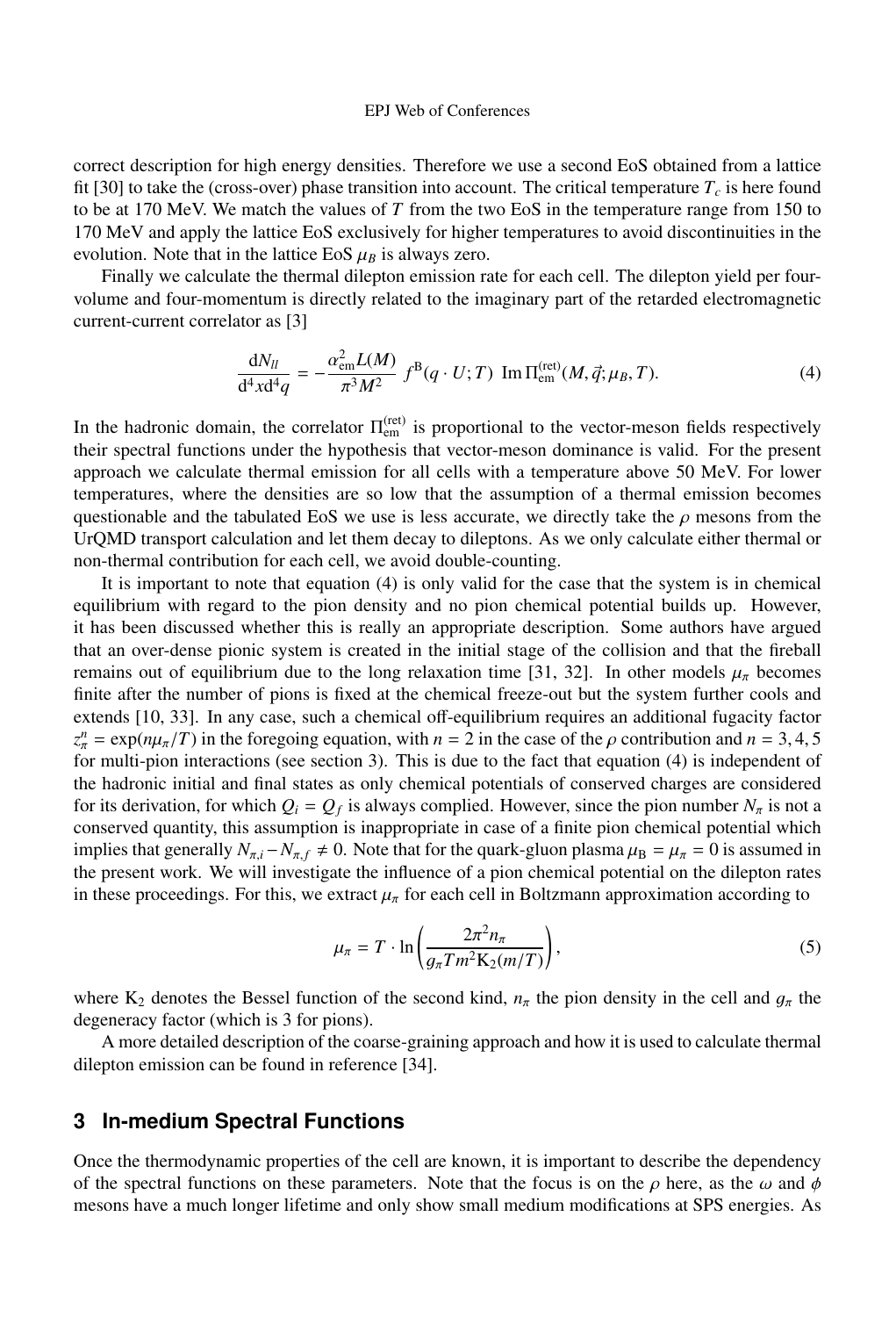#### Resonance Workshop in Catania

calculations from first principles in the non-perturbative hadronic domain of QCD are difficult and a measurement of the spectral shape is only possible for the vacuum (via  $e^+e^-$ -collisions), one has to rely on hadronic models for this purpose. There exist several approaches for spectral functions of vector mesons, but only few of those consider both the influence of finite temperature and finite density on the in-medium self-energy of the  $\rho$  meson. In the present work we employed and compare the work by Rapp and collaborators [35] who used hadronic many-body theory to implement medium modifications (Rapp SF), and another more model-independent approach by Eletsky et al. [36] where empirical scattering amplitudes are used to determine the spectral properties (Eletsky SF).

The Rapp SF includes three different contributions for the calculation of the total self-energy: Polarizations of the pion cloud ( $\Sigma_{\pi\pi}$ ), interactions with mesons, i.e. pions, kaons and rhos ( $\Sigma_{\rho M}$ ) and the resonant scattering with nucleons respectively the most abundant baryonic resonances ( $\Sigma_{\rho B}$ ) [37]. The calculation also takes anti-baryons into account as the interaction with the  $\rho$  is the same as for a baryon. For this purpose the effective baryon density  $\rho_{\text{eff}} = \rho_N + \rho_{\bar{N}} + 0.5(\rho_{B^*} + \rho_{\bar{B}^*})$  instead of the baryochemical potential enters the Rapp SF as  $\mu_B$  only accounts for the net baryon density. Accordingly, the in-medium propagator takes the form

$$
D_{\rho}(M, q; T) = \left[M^2 - m_{\rho}^0 - \Sigma_{\pi\pi} - \Sigma_{\rho M} - \Sigma_{\rho B}\right]^{-1}.
$$
 (6)

In the approach by Eletsky et al. the spectral behavior is calculated under the more simplified assumption of a non-interacting gas of pions and nucleons. Consequently, only the  $\rho - \pi$  and  $\rho - N$ scattering amplitudes enter the in-medium self-energy contribution. The idea here is that the medium modification of a particle's spectral function can be related to the forward scattering amplitude *f* of this particle on the constituents of the medium [38] via the optical theorem. While the low-energy amplitudes are saturated with resonances from the partial-wave analysis by Manley and Saleski [39] plus a background contribution, a Regge fit is performed for high-energy scatterings. For the  $\rho$  meson scattering from hadron *a* in the heat bath follows a contribution to the in-medium self energy of the form √

$$
\Sigma_{\rho a}(E, p) = -4\pi \int \frac{\mathrm{d}^3 k}{(2\pi)^3} n_a(\omega) \frac{\sqrt{s}}{\omega} f_{\rho a}(s). \tag{7}
$$

Note that equation (7) is a low-density expansion (similar to a virial expansion) and therefore fully applicable only if the system is dilute enough. However, in the hot and dense stage it is questionable whether this assumption still holds. Additionally the optical analogy - on which the above expression is based - requires the particle's wavelength to be significantly smaller than the average distance between the constituents of the medium and the scattering angle to be small. In contrast to the approach by Rapp et al, the influence of kaons, excited baryons and hyperons on the  $\rho$  self energy is neglected here. Furthermore, no anti-baryons are included in the calculation. Besides the  $\rho$ , it will be important to include also the other relevant thermal sources (although we focus on the  $\rho$  part here). At the collision energy considered here, the creation of a deconfined phase of free quarks and gluons is possible. In this case dilepton production is possible via the reaction  $q\bar{q} \to l^+l^-$ , i.e. a quark and an anti-quark can annihilate into a virtual photon respectively a lepton pair. To determine the QGP dilepton yield we use an extrapolation of rates obtained from lattice calculations [40] to non-zero three momentum [41]. In the hadronic phase, a significant contribution to the dilepton yield will also originate from multi-pion interactions. Following the approach of Dey, Eletsky and Ioffe [42] this contribution is determined taking the mixing of the vector and axial-vector currents into account.

### **4 Results**

For the results presented here we used as input 1000 events of In+In collisions at a beam energy of  $E_{\text{lab}} = 158 \text{ AGeV}$  simulated with the most recent version 3.4 of the UrQMD model. We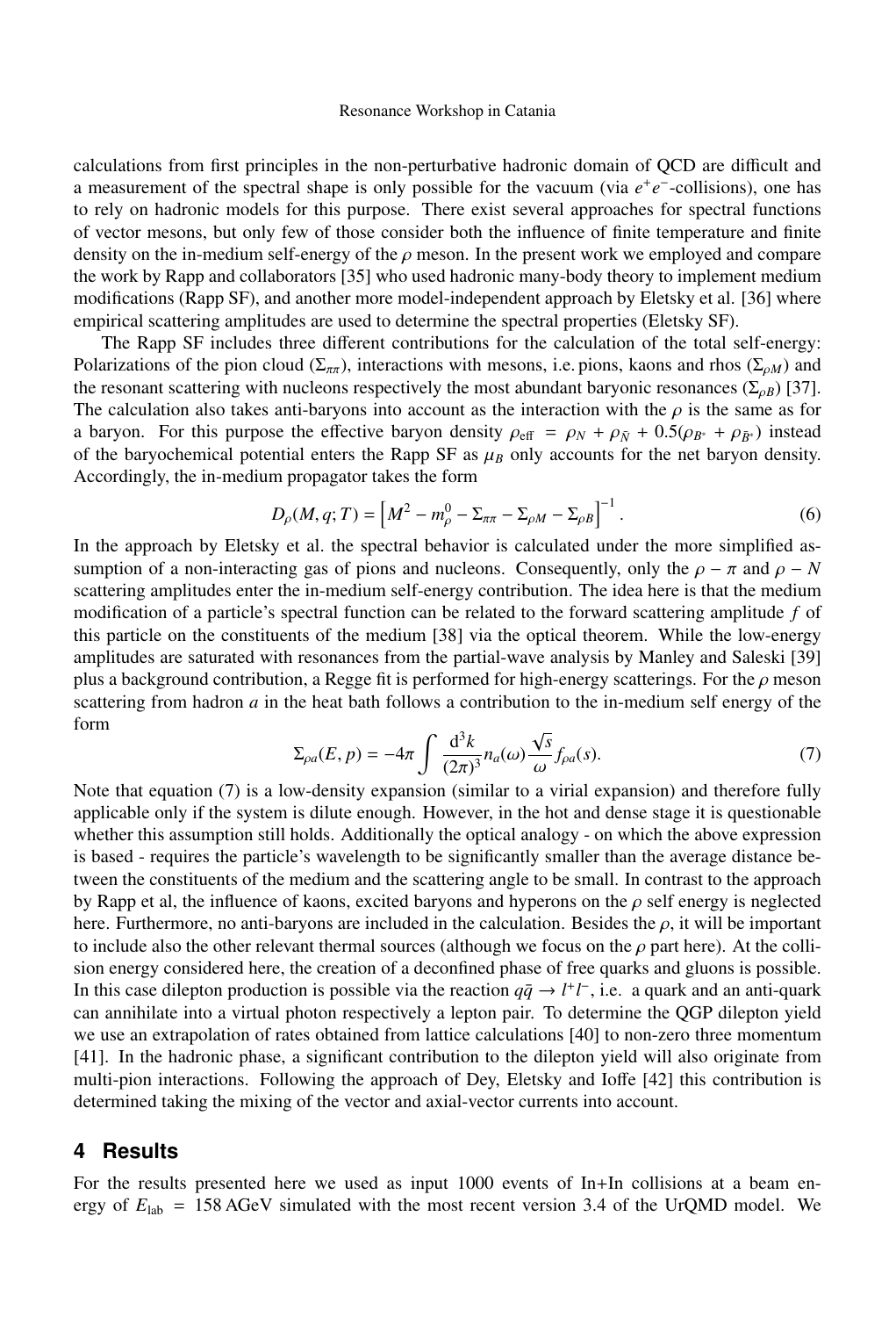

Figure 1. Time evolution of the energy and baryon densities,  $\varepsilon$  and  $\rho_B$ , in units of the ground-state densities (left) and for temperature *T* as well as the baryon and pion chemical potentials  $\mu_B$  and  $\mu_{\pi}$  (right) for In+In collisions at 158 AGeV. The results shown here are from the central cell of the coarse-graining grid, i.e. for a small volume around  $x = y = z = 0$ .

chose an impact parameter distribution from 0 to 8.5 fm, corresponding to a charged particle number  $\langle dN_{ch}/d\eta \rangle = 119$  which is very close to the experimentally measured value.

Figure 1 shows the time evolution for the central cell of the coarse-graining grid, i.e. for a small volume around  $x = y = z = 0$ . While the left plot presents the energy and baryon densities in units of the ground state densities, the right plot depicts the evolution of temperature  $T$  as well as the baryon and pion chemical potentials  $\mu_B$  and  $\mu_{\pi}$ . We obtain a maximum energy density that is 100 times the ground state density and a baryon density reaching up to 20 times  $\rho_0$ . The maxima are reached roughly 1 fm/c after the begin of the collision. Similarly, as is visible from the right plot, the temperature reaches its highest value of roughly 300 MeV after 1 fm/c and drops off again afterwards. However, even after 15 fm/c the cell has still a temperature of 100 MeV. However, one has to bear in mind that here in the center of the grid one obtains the locally highest densities which are not representative for the whole colliding system. Therefore this behaviour is mainly a specific property of the central cell, more peripherally the temperature is significantly lower. The dotted vertical line around  $t = 5$  fm/ $c$ denotes the transition from the lattice EoS, which is used for temperatures above 170 MeV, to the hadron gas. As we assume  $\mu_B = \mu_{\pi} = 0$  in the QGP phase, we get values for the chemical potentials only after the temperature temperatures has fallen below *Tc*. While the baryon chemical potential then slowly increases from a value of 200 MeV to 400 MeV we observe an initially high pion chemical potential which drops to values around zero in the course of the evolution. The latter effect is due to the non-equilibrium nature of the underlying transport dynamics where many pions are created at the beginning of the collision, especially via string excitation. However, note once again that the central cell is not necessarily representative for the evolution of the whole system.

The dilepton invariant mass spectra are presented in Figure 2. The left plot shows the result as obtained with the coarse-graining approach and the Rapp spectral function for the  $\rho$ . The total yield includes the thermal  $\rho$  contribution as well as the yield from multi-pion interactions, from the quarkgluon plasma and a transport  $\rho$  contribution from cold cells. The model results are contrasted to the experimental data from the NA60 collaboration [43]. The description of the measured yield is quite good within the error bars, especially the low-mass excess can be explained with a broadening of the  $ρ$  spectral function as compared to the vacuum shape. The non-thermal  $ρ$  is here rather negligible in relation to the thermal contribution. Also the higher mass region above 1 GeV/ $c^2$ , which is dominated by the contributions from multi-pion interactions and the QGP, can be described with the model.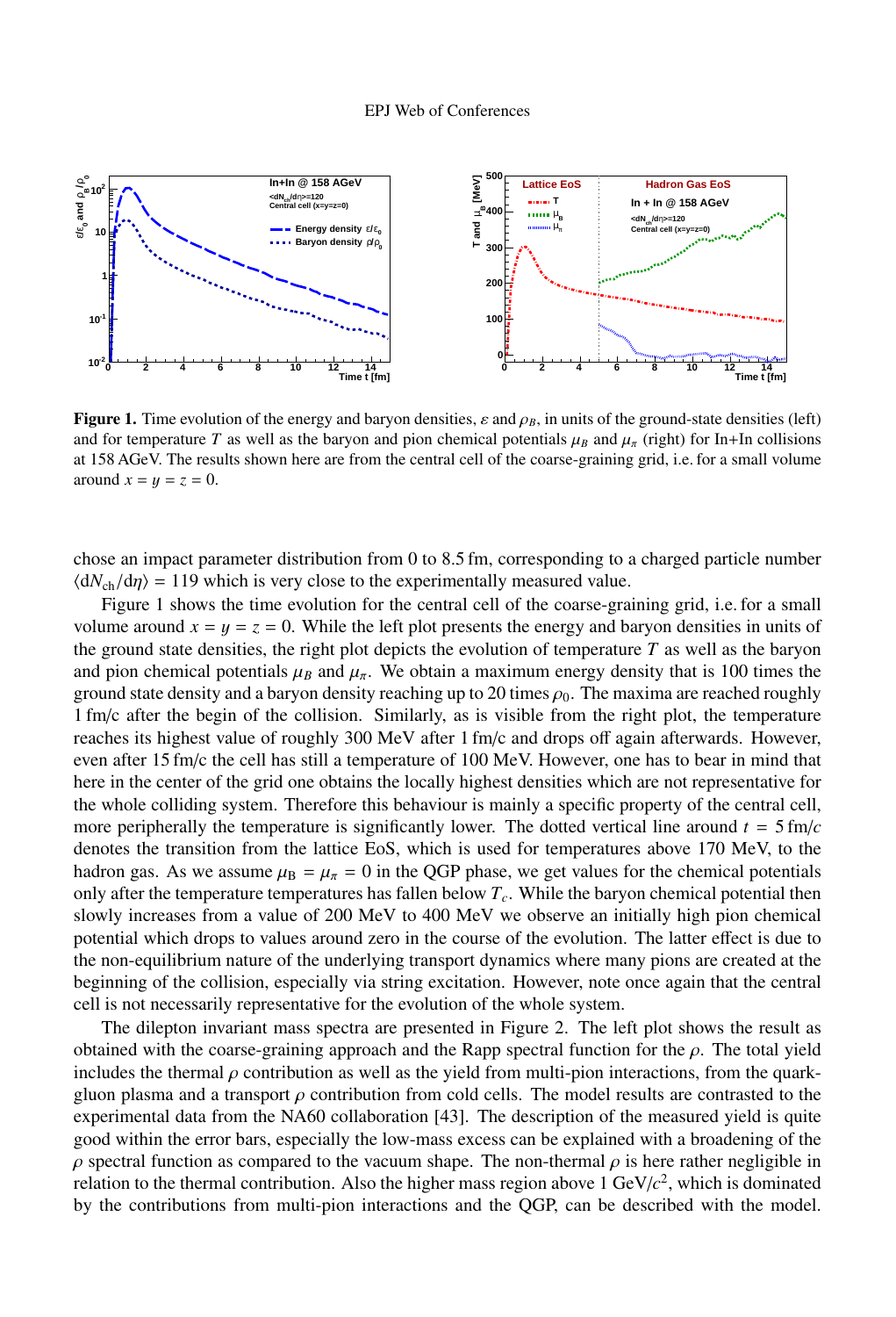

Figure 2. (Left) Invariant-mass spectrum of the dilepton excess yield for In+In collisions at 158 AGeV as obtained within the coarse-graining approach. We show the thermal  $\rho$  contribution (Rapp SF) as well as the yield from multi-pion interactions and from the quark-gluon plasma. The model results are compared to the experimental data from the NA60 collaboration [43]. For comparison, we also show the dilepton yield under the assumption of a vanishing pion chemical potential. (Right) Same as in the left plot, but here resulting yields from the two  $\rho$ spectral functions by Rapp and Eletsky are compared to each other.

For comparison, we also show the dilepton yield for the assumption of a vanishing pion chemical potential. This results in an underestimation of the dilepton yield in the region from 0.2 to 0.4 GeV/*c* 2 by a factor of two. Note that this difference is primarily caused by the fugacity factor in equation (4) which might easily double the emission rate in the presence of a large pion chemical potential, whereas the explicit dependence of the Rapp spectral function on  $\mu_{\pi}$  is rather moderate. The large effect on the low-mass tail is due to the fact that the pion chemical potential reaches its highest values early in the evolution, when the baryon density is still very high, which is known to be the main cause of the low-mass enhancement [6, 7, 34]. A significantly lower yield from the multi-pion contribution is obtained as well for  $\mu_{\pi} = 0$ , so that in the mass range around  $1 \text{ GeV}/c^2$  the theoretical prediction is clearly below the data then clearly below the data then.

The comparison between the results with the two different approaches for the  $\rho$  spectral functions are shown in the right plot of Figure 2. While the peak at the pole mass of the  $\rho$  meson is more pronounced for the Eletsky SF, a stronger dilepton yield shows up in the lower mass range from 0.3 to 0.5 GeV/ $c<sup>2</sup>$  when using the Rapp SF. In general it accounts for a stronger melting of the peak due to baryonic effects for the spectral function from hadronic many-body theory. Naturally one will see a stronger density effect than within the low-density expansion of the empirical scattering amplitudes, as used in the approach of Eletsky. Besides, the Eletsky SF does not include all the effects considered within the Rapp SF as only  $\rho$  – *N* and  $\rho$  –  $\pi$  scatterings are considered. It has also been pointed out that the Eletsky SF (where the amplitudes are evaluated on-shell only) misses the off-shell contributions from sub-threshold baryon resonances, that contribute substantially to the low-mass enhancement of the  $\rho$  [6].

# **5 Conclusions & Outlook**

We have presented calculations of the thermal dilepton yield for In+In collisions at top SPS energy from coarse-grained microscopic dynamics. The results show a good agreement with the measurements of the NA60 collaboration. While both in-medium spectral functions for the  $\rho$  meson have proven to be in qualitative accordance with the data, the Rapp SF shows a stronger broadening of the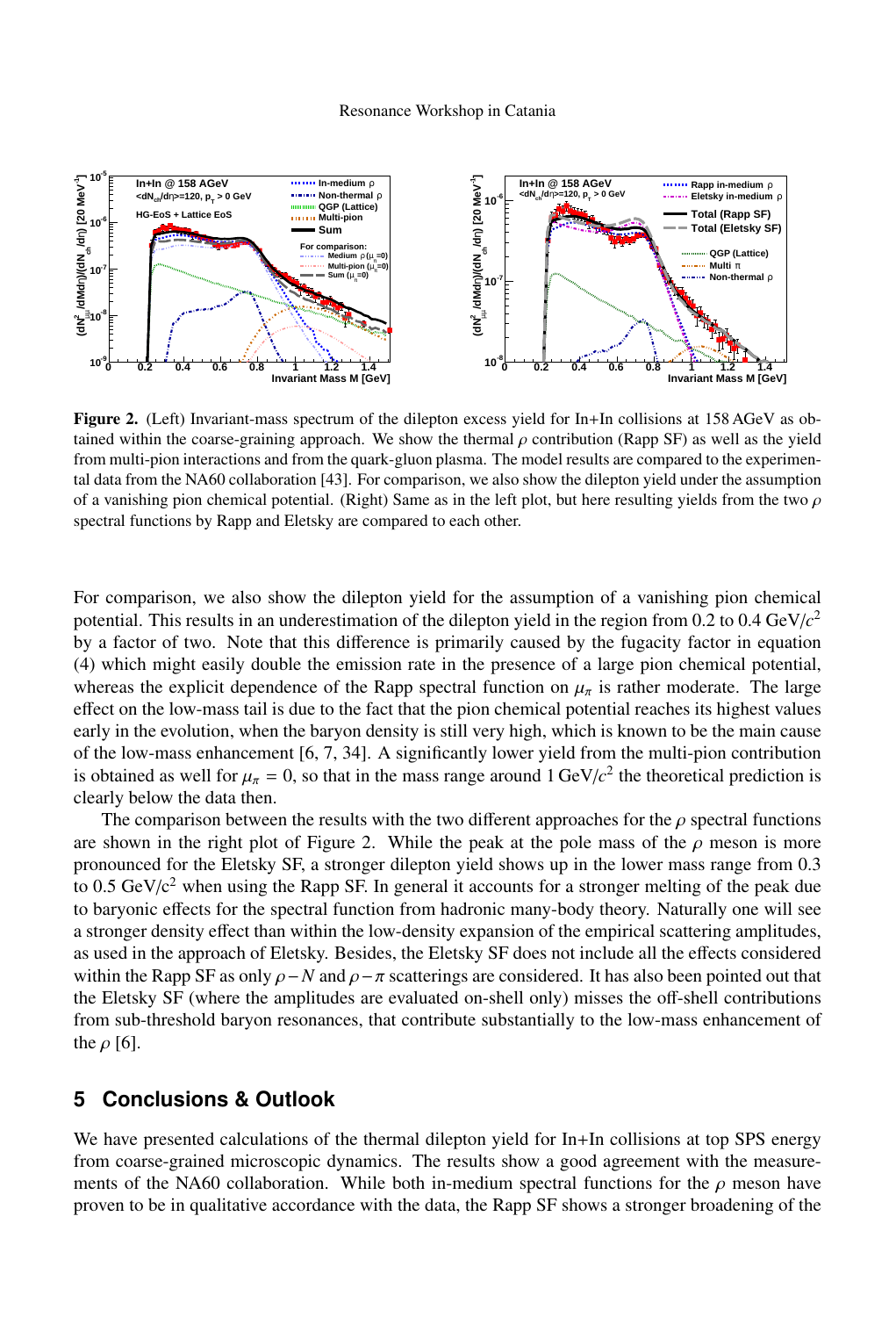#### EPJ Web of Conferences

spectral shape and gives a significantly better quantitative description. The present study also shows that within the coarse-graining approach the assumption of a finite pion chemical potential is crucial to describe the data. This is in agreement with other investigations that included a pion chemical potential [9, 44]. When comparing our results to the outcome of similar investigations, one finds that quite different theoretical approaches to the reaction dynamics finally result in the similar dilepton spectra. For example the fireball approach has a significantly different evolution of *T*,  $\mu_B$  and  $\mu_{\pi}$  but the resulting dilepton excess spectrum shows no large deviations from our result (compare [9]). Furthermore the relative strengths of the various contributions vary from the coarse-graining results. It therefore becomes clear that the time-integral character of the dilepton spectrum is not only a challenge for theory but also makes it difficult to discriminate between the models. Nevertheless, there is general agreement in line with our findings that hadronic modifications of the  $\rho$  spectral function are the main source of the low-mass dilepton excess as observed at SPS energies. The comparison of the two spectral functions indicates that for a full description of the medium modifications several hadronic interactions have to be taken into account, as in the hadronic many-body calculation.

### **Acknowledgments**

The authors acknowledge R. Rapp for providing the spectral function and for many fruitful discussions. This work was supported by BMBF, HICforFAIR and the H-QM.

# **References**

- [1] E.V. Shuryak, Phys. Lett. B 78, 150 (1978)
- [2] G. Domokos, J.I. Goldman, Phys. Rev. D 23, 203 (1981)
- [3] L.D. McLerran, T. Toimela, Phys. Rev. D 31, 545 (1985)
- [4] T. Hatsuda, S.H. Lee, Phys. Rev. C 46, 34 (1992)
- [5] F. Klingl, N. Kaiser, W. Weise, Nucl. Phys. A 624, 527 (1997)
- [6] R. Rapp, J. Wambach, Adv. Nucl. Phys. 25, 1 (2000)
- [7] S. Leupold, V. Metag, U. Mosel, Int. J. Mod. Phys. E 19, 147 (2010)
- [8] C. Gale, J.I. Kapusta, Phys. Rev. C 35, 2107 (1987)
- [9] H. van Hees, R. Rapp, Phys. Rev. Lett. 97, 102301 (2006)
- [10] H. van Hees, R. Rapp, Nucl. Phys. A 806, 339 (2008)
- [11] G. Vujanovic, C. Young, B. Schenke, R. Rapp, S. Jeon et al., Phys. Rev. C 89, 034904 (2014)
- [12] R. Ryblewski, M. Strickland (2015), arXiv: 1501.03418 [nucl-th]
- [13] E. Santini, J. Steinheimer, M. Bleicher, S. Schramm, Phys. Rev. C 84, 014901 (2011)
- [14] M. Thomere, C. Hartnack, G. Wolf, J. Aichelin, Phys. Rev. C 75, 064902 (2007)
- [15] E. Bratkovskaya, W. Cassing, O. Linnyk, Phys. Lett. B 670, 428 (2009)
- [16] O. Linnyk, E. Bratkovskaya, V. Ozvenchuk, W. Cassing, C. Ko, Phys. Rev. C 84, 054917 (2011)
- [17] E. Bratkovskaya, J. Aichelin, M. Thomere, S. Vogel, M. Bleicher, Phys. Rev. C 87, 064907 (2013)
- [18] J. Weil, H. van Hees, U. Mosel, Eur. Phys. J. A 48, 111 (2012)
- [19] S. Vogel, H. Petersen, K. Schmidt, E. Santini, C. Sturm et al., Phys. Rev. C 78, 044909 (2008)
- [20] K. Schmidt, E. Santini, S. Vogel, C. Sturm, M. Bleicher et al., Phys. Rev. C 79, 064908 (2009)
- [21] W. Cassing, E. Bratkovskaya, R. Rapp, J. Wambach, Phys. Rev. C 57, 916 (1998), nucl-th/9708020